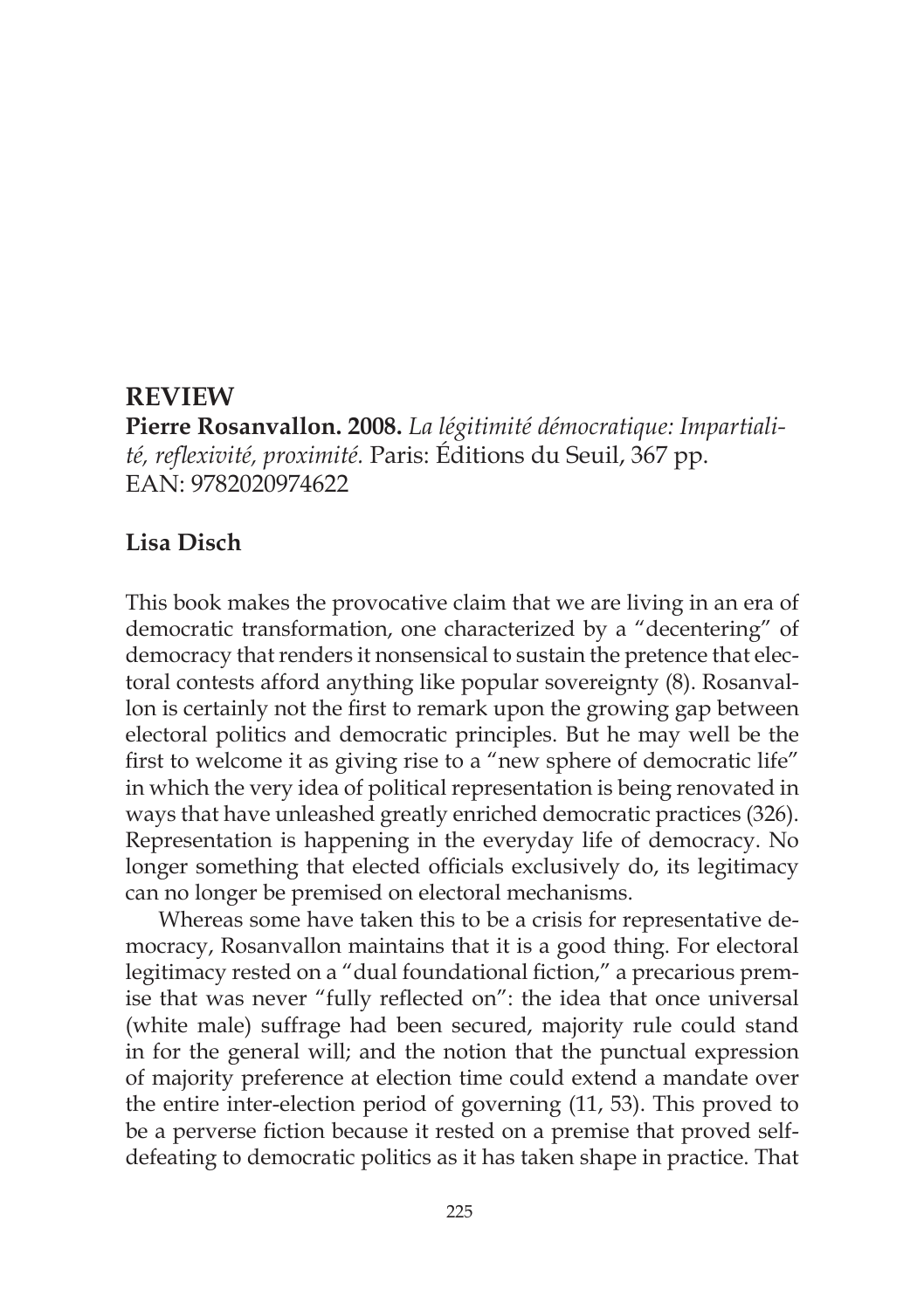premise, that "the people," its "will," or its "interest" is self-evident and "may be adequately and positively incarnated," is at odds with federalism, interest-group pluralism and partisan competition, institutional forms that manifest both the process character of democratic decision-making and the diffuse character of democratic sovereignty (16). As Robert Dahl famously put it in his *Preface to Democratic Theory*, not "majority rule" but "minorities rule" has been the principle of successful Western democracies. Echoing that classic formulation, Rosanvallon affirms that "our contemporary societies increasingly understand themselves from the point of view of the minority" so that It is no longer possible to conceive of the social totality as "mathematic aggregation (with the implicit ideal of unanimity) [or] monist (with reference to a social interest conceived as a stable property of the collective body or structure)" (14). Instead, "the 'people' has become the plural form of the 'minority'" (14).

A central premise of this book is that the concept of democratic legitimacy has never been adequate to democracy's practice. This is precisely what plagues those who view this "decentering" as a crisis: they are stuck inside an 18th century paradigm that identifies democracy with the "idea of mandate or delegation," and idealizes immediacy and spontaneity as the privileged mode of expression of the general will (236). This paradigm makes democratic political representation principally a problem of epistemology—knowing what constituents want for themselves as a whole (general will) or knowing what is best for them (general interest) and exercising political power with reference to these substantive generalities (327). Rosanvallon proposes a three-fold model that no longer defines legitimacy in static and positive terms, as reaching an adequation between a subject and object but, rather, as having three modalities: "negative, reflexive, and immersed" (348). To borrow a way of thinking that political theorist Annemarie Mol has introduced in a very different context, he effects a shift from "knowledge" to "enactment" (*The Body Multiple: Ontology in Medical Practice*, Durham: Duke University Press, 2002, vii). The idea is that the "social generality" is not consolidated in the people, its general will, or its general interest but, rather, diffused across and enacted in differing and possibly conflicting ways at multiple sites independent commissions, constitutional courts, social movements, as well as in the interactions between representatives and their constituencies (16).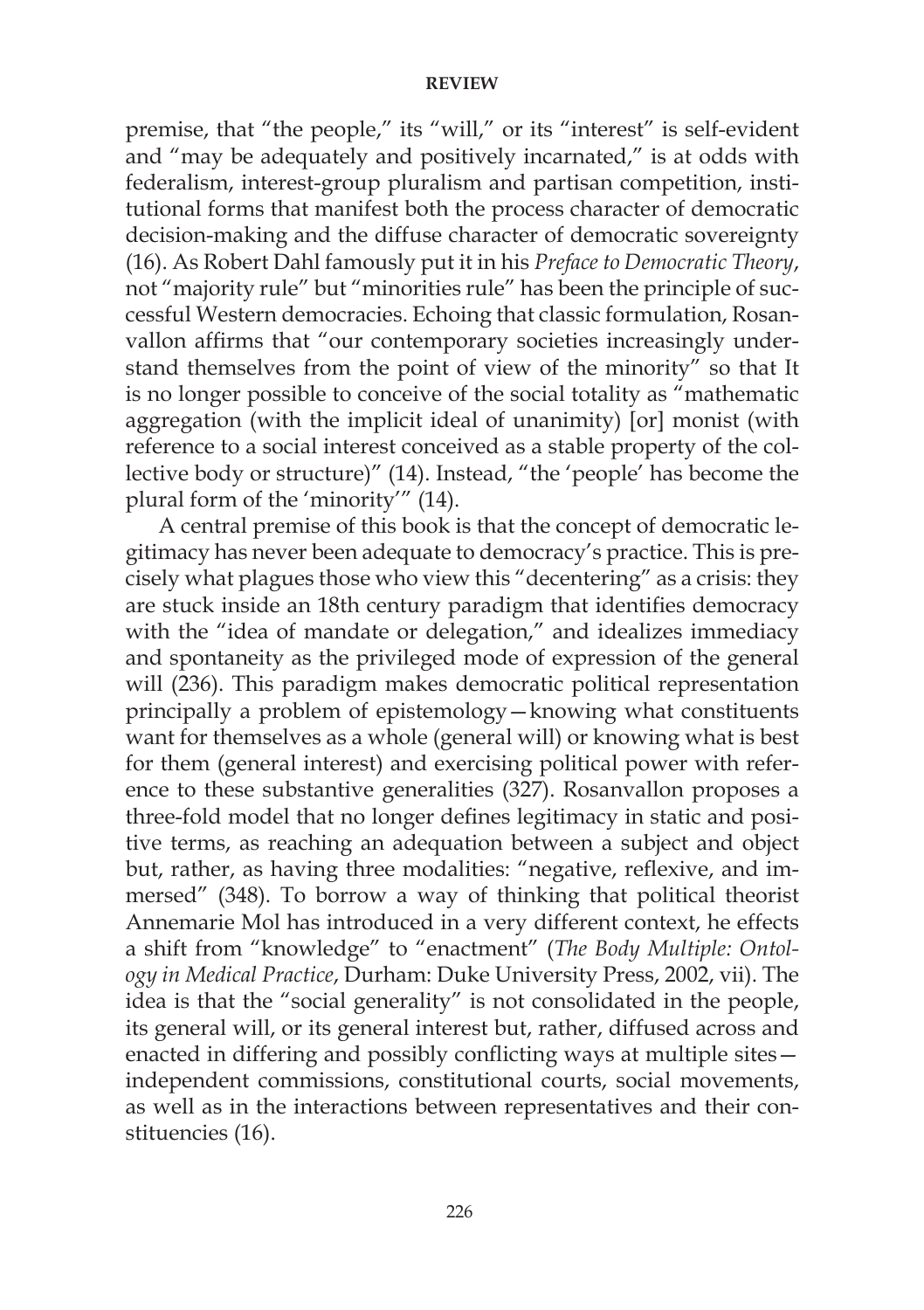While redefining legitimacy, the shift to enactment reframes the question of democratic representation as well. It no longer aims to mimic direct democracy by enabling the "transmission of a mandate" (350). Nor does it have a place for the classic notion of the representative substituting for or "acting in the place of another" (337). To begin with, representation occurs beyond the confines of the bilateral relationship between representative and constituency. More provocatively, Rosanvallon asserts that "there is no longer a demos or general will, considered as constituted" prior to its representation (338). He understands representation to "participate in the political production of society by structuring a process of permanent exchanges, as much between power and society as at the heart of society itself" (337).

*Democratic Legitimacy* is a follow-up and, in some respects, a mirror image to *Counter-Democracy: Politics in an Age of Distrust* (NY: Cambridge, 2008; Paris: Seuil, 2006). In that book Rosanvallon focused on the pathologies of electorally-based representative democracy, specifically detailing the depoliticizing effects of such democratic activities as surveillance, resistance, and judgment. By contrast, this book spells out the terms in which interactive democracy carries us beyond the stalemates of electoral politics. Its work is abstract and speculative. Rosanvallon aims to provide a conceptual vocabulary for the forms of democratic legitimacy that are emerging, to distinguish this new legitimacy precisely from what came before, and to identify the institutional sites at which it is in play. Explicitly countering the project of Jürgen Habermas's discourse ethics, Rosanvallon insists that it is not enough to relocate democratic legitimacy from a substantive foundation to an abstract procedure. Legitimacy must be redefined so as to be adequate to the "multiple ways of acting or speaking 'on behalf of society' and of being representative" that have emerged with the "deconstruction and redistribution of the social generality" (21).

The book is organized as an investigation of three new figures of legitimacy: 1) the "legitimacy of impartiality"; 2) the "legitimacy of reflexivity"; 3) the "legitimacy of proximity." The first two of these are "associated with the development of new democratic institutions," such as commissions, independent authorities, and constitutional courts in their increasingly representative role (267). The third concerns itself with the "comportment" of government, expecting power "to manifest a capacity for sharing, to give proof of paying attention, to show its sensitivity for lived ordeals" (295). Rosanvallon comments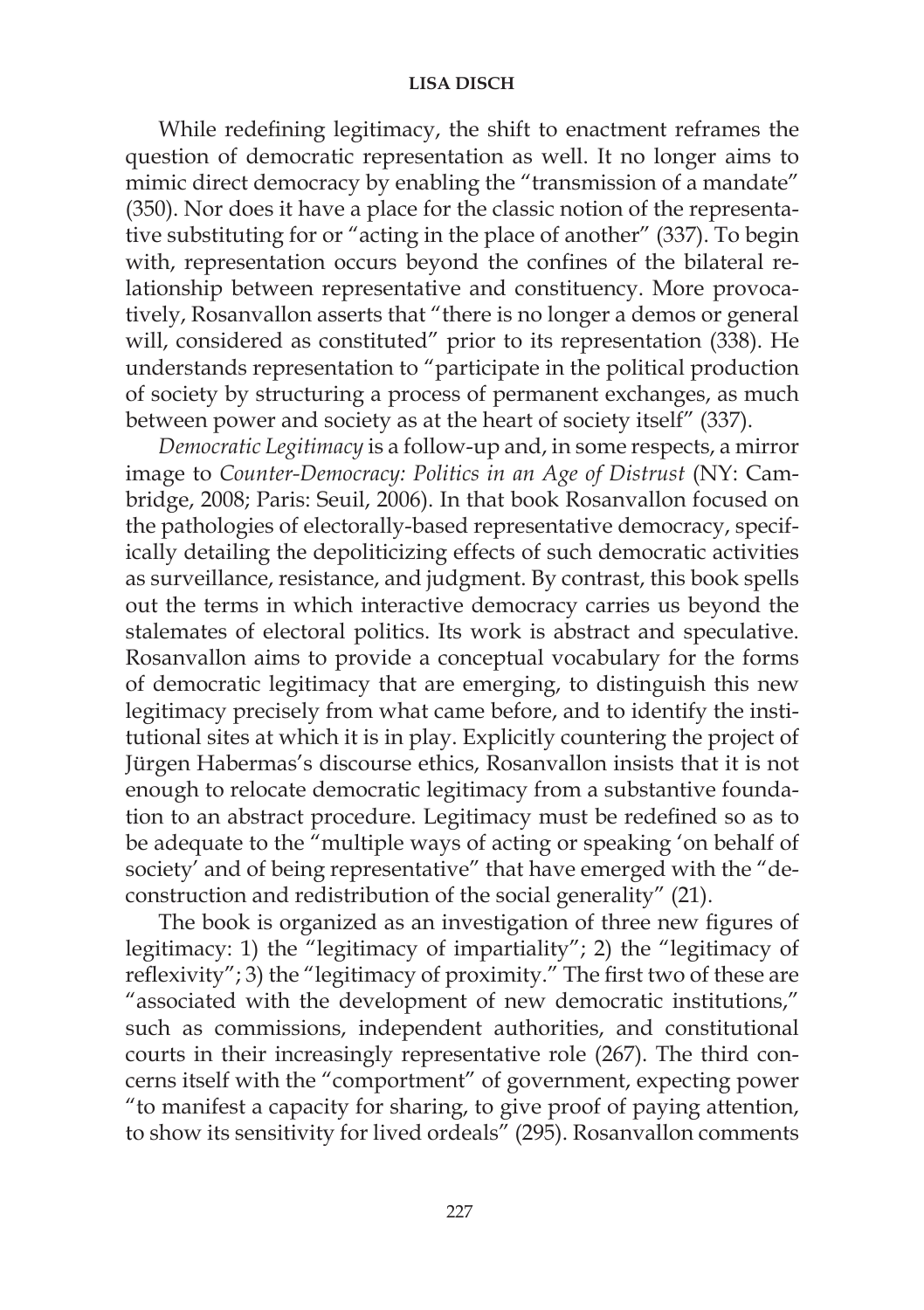#### **REVIEW**

that this effectively inverts the imperative of electoral representation insofar as "the fact of [officials] being present has replaced the project of *making* [the constituency] present" (295, emphasis original). I will discuss each of these briefly in turn.

The *legitimacy of impartiality*, as embodied in commissions and independent authorities, is an "active impartiality" that Rosanvallon elucidates by drawing from Hannah Arendt's appropriation of Kant's discussion of taste in the Third Critique (168). He characterizes it as an "enlarged thinking" that achieves impartiality not by detachment from but by a "reflective immersion in the world" (142). I have termed this "situated impartiality" in *Hannah Arendt and the Limits of Philosophy* (Ithaca, NY: Cornell, 1994). Rosanvallon argues that this situated, active impartiality can be democratically legitimate so long as it is representative. And he claims that it reveals itself to be so in two distinct ways, provided we can see beyond our accustomed electorally based models of representation. First, it is representative in Arendt's sense of "representative thinking," a kind of "vigilance" that makes society present to itself from a multiplicity of perspectives in order to "represent society as a whole, without being captured by the dominant voices or the most manifest expressions of interest" (142). In actively seeking out minority perspectives this impartiality is explicitly pitted against one of the "foundational fictions" of electoral representation: that the rule of the majority stands for the will of the whole.

Second, these commissions and independent authorities are "representative-organs," authoritative bodies that give "sense and form to the expression of a social totality that cannot exist and express itself by itself (142). This is an elite concept of representation that goes back to French Revolutionaries such as Sieyès, for whom election was "a mode of designation, a procedure for conferring confidence and not a form of transmitting to the elected a preexisting social will" (143). Because such a will "did not exist except insofar as it was constructed and organized," the function of the National Assembly was to "*will for the nation*" as the nation's "author" and "*organ*" (144). As today's parliamentary and legislative bodies are explicitly bound to their constituencies and (perhaps more so) to their contributors, only the various contemporary non-elected independent authorities are now in a position to be representative in this "pure" and ancient sense of "acting and willing *for* the nation" (144).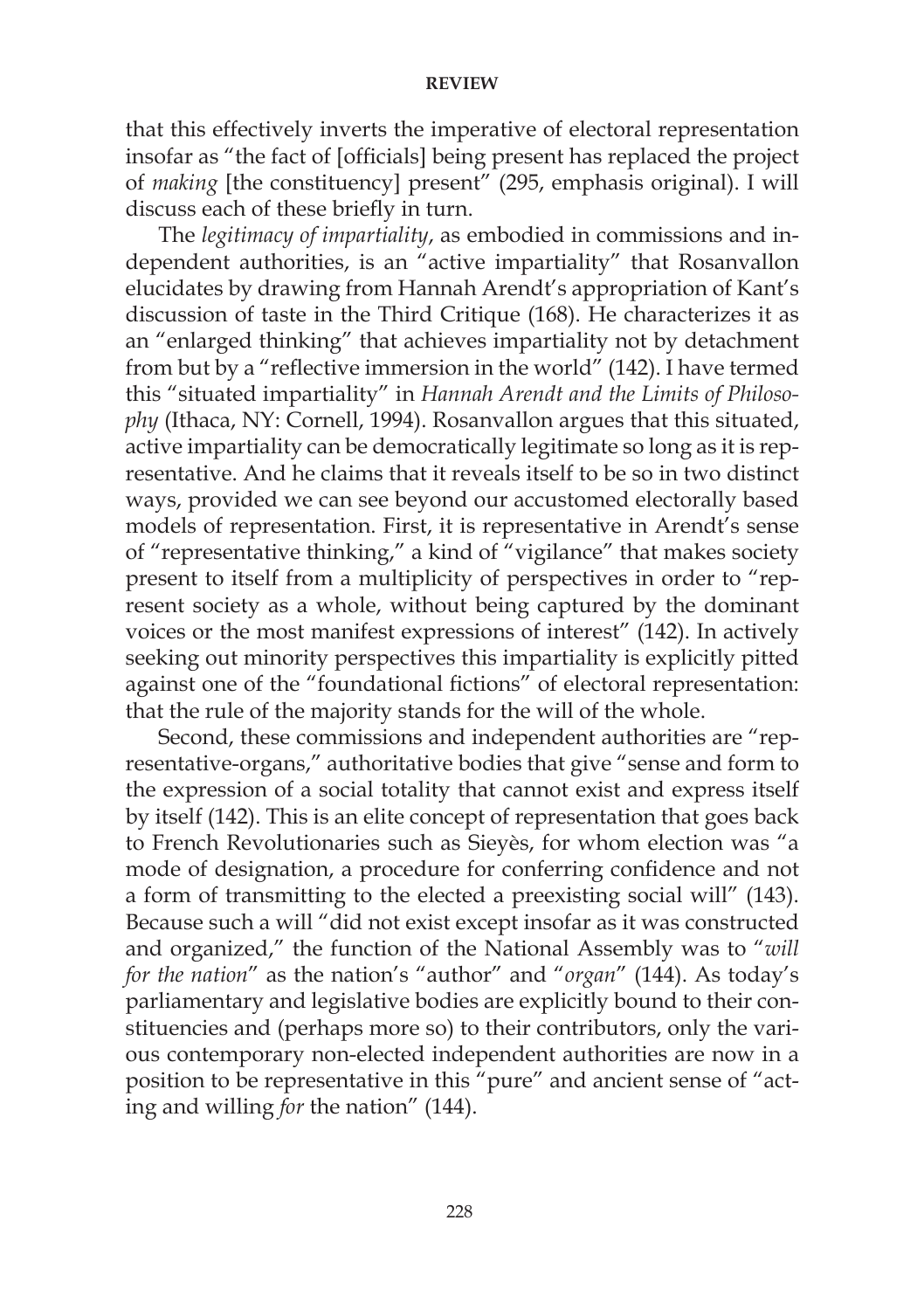The *legitimacy of reflexivity* is, to some degree, a counterpoint to that of impartiality insofar as it takes its bearings from Condorcet, a French Revolutionary who proposed a rival conception of representation to that of Sieyès. Specifically, Condorcet set himself in opposition against the notion of "immediate democracy" the pernicious ideal that, far more powerfully than direct democracy, "constituted the implicit reference point" for popular government during the French Revolution (196). The idealization of direct democracy creates a suspicion of substitution that the Revolutionaries themselves had to get beyond, and did get beyond, in creating such representative political organs as the municipal councils and the National Assembly. To immediacy, however, they remained captive, as evidenced by their attitude toward "parties and mediating bodies" which they stigmatized in the belief that the general will should and would form spontaneously (196). To this predilection for spontaneity, they added a glorification of "constituting power"—that "radically creative…originary… absolutist and unconditioned" will—as the "most faithful expression of the democratic ideal" (197). This is Sieyès representative-organ taken to an extreme, and it becomes self-defeating when it is taken as a defining principle of democracy for the simple fact that it perpetually decomposes itself. This was illustrated to the point of caricature during the French Revolution when the deputies to the National Assembly proceeded to suspend the Constitution that they "had just worked out and ratified" so as to allow constituent power to reign unhindered (199, 198). Whereas the French Revolution takes immediacy to an extreme, Rosanvallon contends that remnants of immediacy persist in the "hyper-electoralism" that keeps today's constitutional regimes focused on the ballot box as the privileged source of democratic legitimacy, and perpetuates unquestioned the fiction that the majority speaks for the whole (195).

For Condorcet, by contrast, the general will could neither be spontaneously nor punctually expressed, but had to be constructed over time by a "continuous process of interaction between the people and the representatives" (204). This process of interaction is reflexivity. It both multiplies and brings together diverse temporalities of democratic politics: "the short term of referendum or censure; the institutional rhythm of elections; and the long term of the constitution" (204). Building on Condorcet, Rosanvallon proposes an ontological pluralisation that breaks with the monism of the modern democratic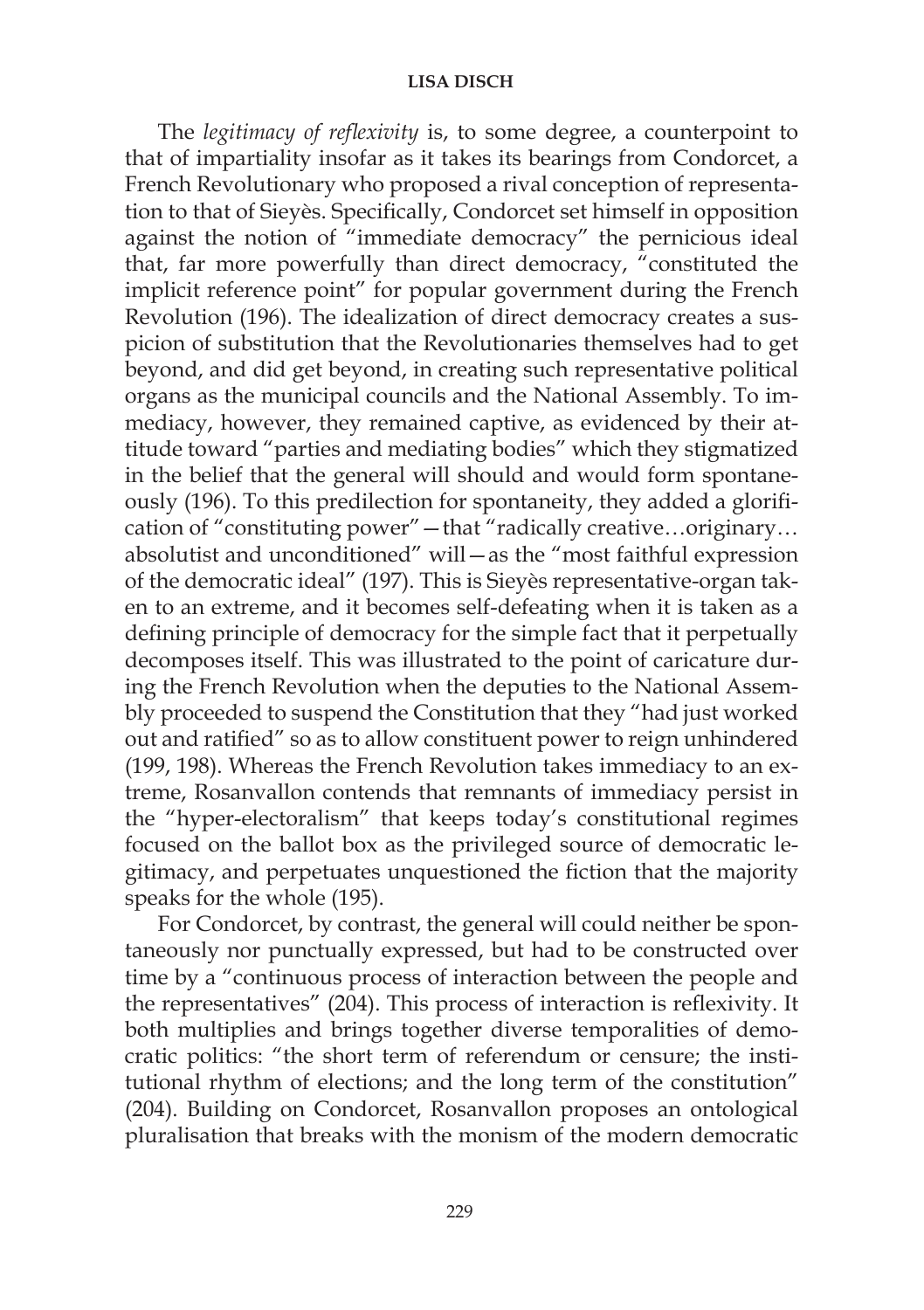tradition to re-conceive of "the people" as multiple—as taking multiple forms and as occurring in multiple temporalities. As for the forms, there is the "people-voter," which "episodically forms a majority," the "social people," an "uninterrupted succession of minorities" that calls attention to unfulfilled democratic promises, and the "peopleprinciple" which, unlike the previous two, is not manifest as a social force but exists abstractly, as an enduring commitment to composing society consistent with the principle of equality (206-07). Although he emphasizes that none among these "can claim to adequately incarnate the democratic subject on its own," when it comes to specifying the institutions of reflexivity, Rosanvallon's focus is surprisingly narrow (209). He does concede that both social movements and social science have an important role to play in multiplying the bodies and temporalities of the people, emphasizing that "reflexivity cannot be limited to a expert intervention" (237). Yet he directs his attention to the constitutional court, an avowedly elite body, and to judicial review as the preeminent sites of its practice.

The *legitimacy of proximity* captures the concern of citizens with how governments conduct themselves. Rosanvallon breaks this term (which is widely used but not rigorously theorized) into three parts: 1) position—the "presence, attention, empathy, compassion" of power in the face of society; 2) interaction—accessibility, receptivity, listening and reacting "explaining itself without taking shelter behind the letter of institutional function; 3) intervention—taking action while "taking into account the diversity of contexts, preferring informal arrangements to the mechanical application of rules" (269). He provocatively contends that proximity ushers in a new form of the "politics of presence," one in which the "notion of mandate no longer has any place" because the "goal is no longer to create ties of obligation between the governed and the governing" but to "show that the latter understand what the former experience" (312).

The legitimacy of proximity has its authoritarian populist elements, inherited from the voyages of Napoleon Bonaparte, which were an early form of circumventing liberal limits to power by direct appeal to a people (304). That people, in coming out to greet its leader, manifests itself not just as in support of the regime, but as unanimous and internally undifferentiated (306). Such populist tactics can be evidenced in the administrations of US President George W. Bush and French President Nicholas Sarkhozy, which are distinct for the kinds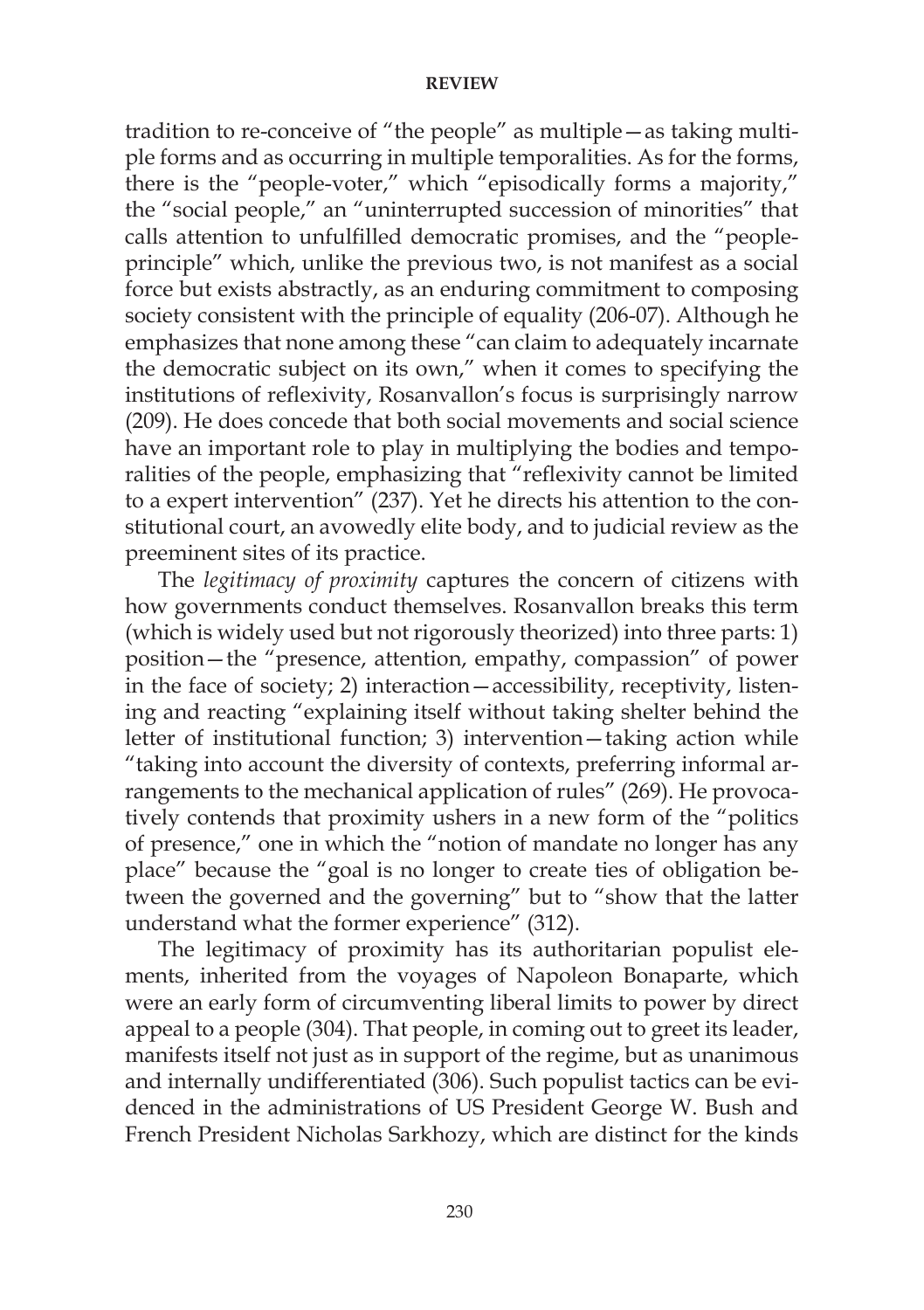of visitors they officially received—more individuals who could exemplify their symbolic commitments than heads of state—and by the destinations of their official visits—disaster sites (310-312).

There is another, more promising, side to this new politics of presence, which Rosanvallon calls "interactive democracy" (319). Here the relationship between representatives and their constituents extends well beyond the ballot box, consisting in a "permanent process of expression and reaction" that is judged as much or more for its qualities than for its results (328). There are two political functions at work in interactive democracy, "justification" and the "exchange of information" (329-30).

The first of these pertains not to the arguments that citizens make to one another as in Habermasian models of deliberation but, rather, to the "exchange of arguments between the governed and their governors" whereby the former call the latter to account (329). Whereas justificatory exchanges are formalized in Parliament, in the discourse between the majority and the opposition, Rosanvallon does not limit them to this ritualized context (329). He emphasizes that they must be diffused throughout society in confrontational practices that extend legitimacy to non-governmental actors. Political theorist Rom Coles offers an excellent example of this in his *Beyond Gated Politics* (University of Minnesota Press, 2005) where he describes public accountability meetings convened by community organizers to bring elected officials to church basements and other neighborhood sites where they control neither the turf nor the agenda, where they will be confronted with challenging questions, and where attempts to hide behind "official pronouncements" will be met with noise from "cicada-sounding instruments" (233). The point is that the practice of justification puts power in play between governed and governor. So, too, does the exchange of information, "serving as an instrument of government" for officials, and "as a form of recognition" for citizens (330).

Taken together, these three modes of legitimacy move democracy onto what Rosanvallon calls "a new continent" (24). It is a terrain where unelected independent authorities, commissions and constitutional courts provide an "indirect democracy" to "compensate for the deficiencies" of electoral legitimacy, and where the politics of presence gives rise to the "formation of democratic arts of government" (*un art démocratique de gouvernement*) (25). Rosanvallon establishes very persuasively that something new and potentially democratic is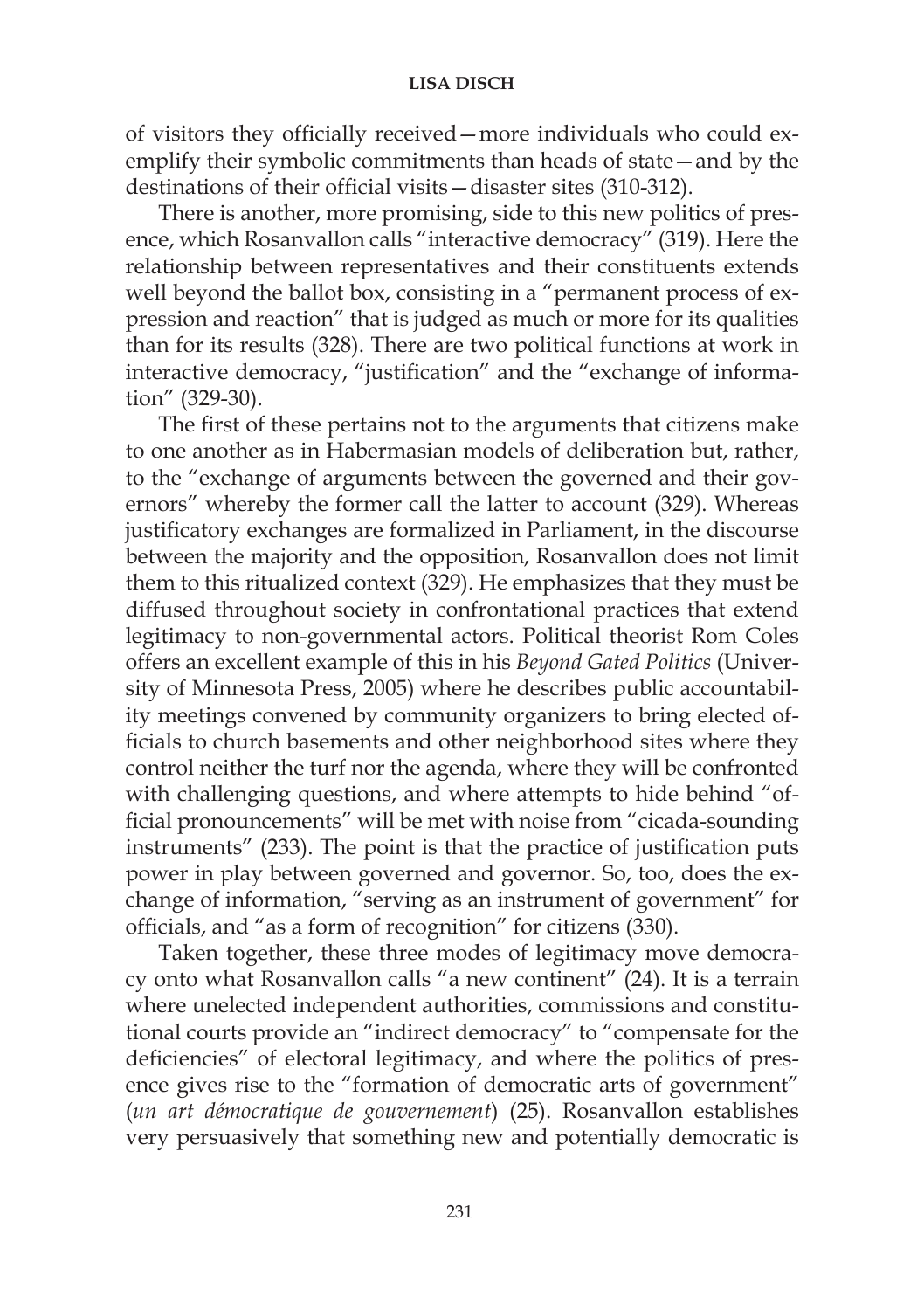#### **REVIEW**

underway. He also succeeds in demonstrating that the decision-making and communicative practices of contemporary Western democracies have outstripped the epistemological framework to which theories of democratic legitimacy and democratic political representation remain captive. Given the originality and boldness of this theoretical intervention, I was disappointed by his discussions of the major institutions where this transformation is occurring, as well as those that might be created to foster its democratic potentials.

As for existing institutions, I have noted the elitism of his focus on commissions, independent authorities, and constitutional courts. He defends this focus on the grounds that these institutions have been neglected by democratic theory. First proposed by the American and French Revolutionaries, their "conceptualization…has remained surprisingly stable for two centuries," even as they are becoming increasingly prominent in democratic practice, and are being transformed by that practice (22). Without denying the importance of paying attention to these long-overlooked forms, for constitutional courts to stand as the only example of Condorcet's reflexivity seemed to hijack Condorcet's own concern for the pluralization of spaces of popular action toward elite institutions that inevitably privilege expertise.

I was also hoping for a more extensive discussion of how to exploit the democratic potentials of "interactive democracy," which I found to be one of the most exciting sections of the book. Rosanvallon makes just two suggestions, calling for greater use of "what might be called a public commission," and for a return to the style of journalism pioneered by Upton Sinclair, Ida Tarbell, Lincoln Steffens and other heroes of Progressive Era America (320). Next to the vibrancy and precision of his conceptual account, these institutional suggestions struck me as both tepid and vague. Public Commission is a broad term that might refer to institutions with quite different purposes. For today's global citizen, South Africa's Truth and Reconciliation Commission comes to mind. For the US activist of the 1960s, the term might recall the Kerner Commission convened in the wake of the Detroit race riots to quell urban unrest. That commission worked directly contrary to Rosanvallon's "social people," treating unrest not as a legitimate democratic protest but as a security threat. Rosanvallon envisions something whose role would be to "canvass needs and demands, to clarify analyses, to spark debate, and to craft the terms of choice" (340). Whereas he clearly intends the public commission to "spark"